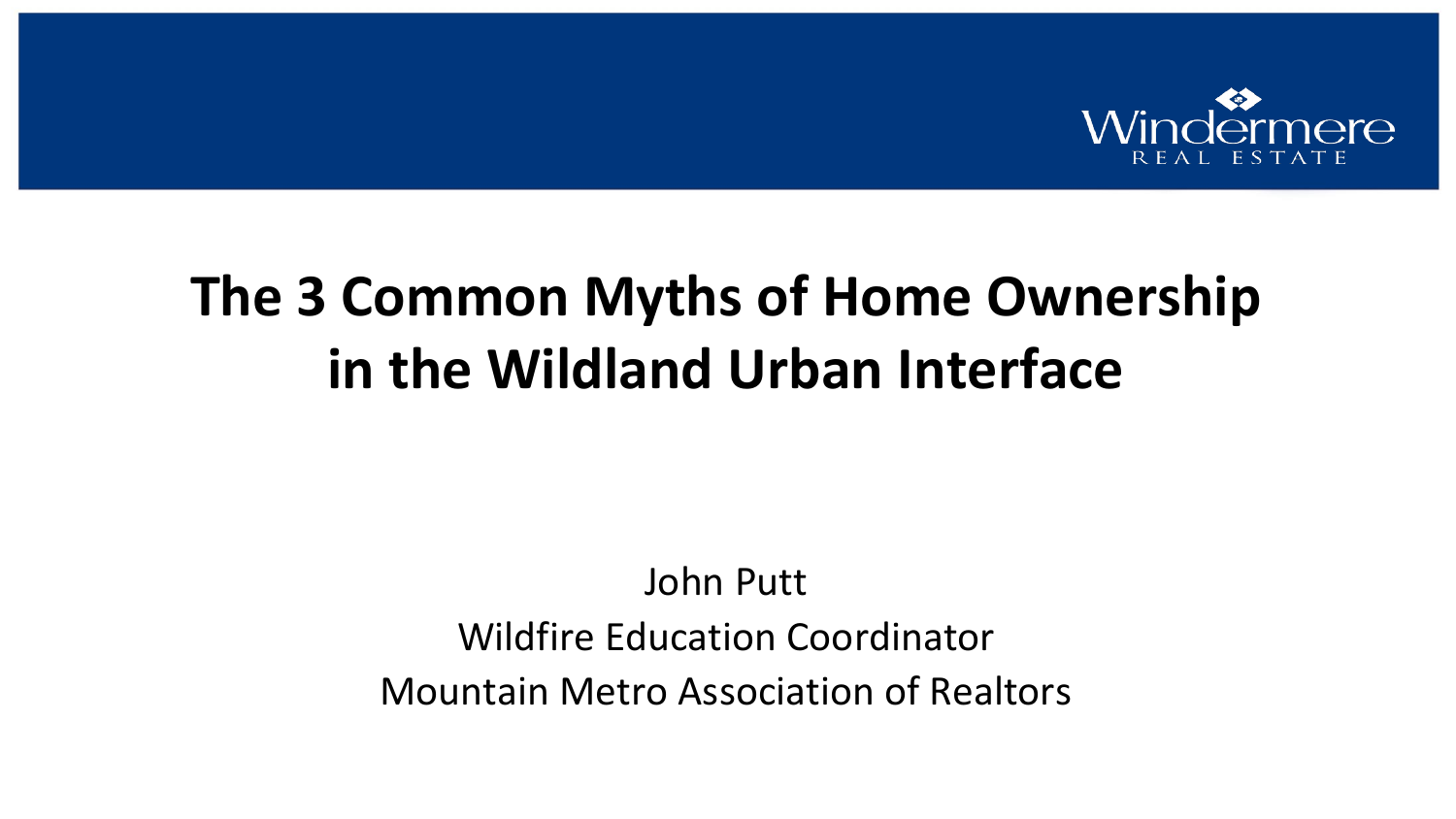

#### Myth #1: My home may be insurable…

- The insurance company *value proposition* for offering you homeowners insurance is \$500,000.00 coverage for \$1200.00/year annual premium
- *New paradigm* for the insured: Your value proposition to the insurance company. My home has been mitigated and is defensible during a wildfire.

*Is it likely that the consumer will have to convince the insurers that we are a good risk?*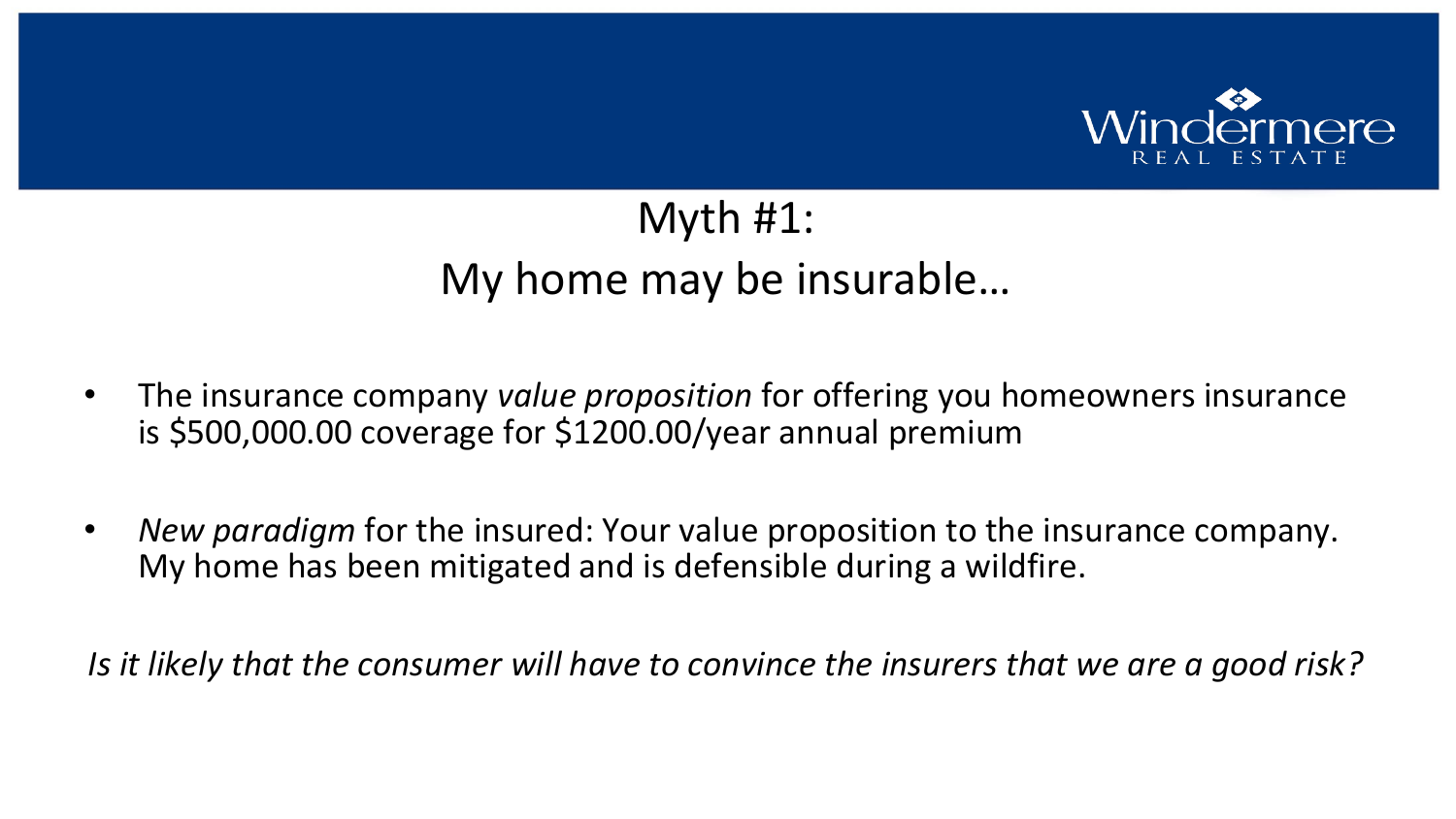

## Myth #2: I can sell my home at anytime…

#### **A 2014 research paper completed by the University of Pennsylvania that specifically studied fires and their impact in the Colorado Springs area revealed the following:**

- 1. Property values decline 15% in the time period immediately after a fire event.
- 2. Property values did not rebound to post-fire levels until 5-7 years after the fire.
- 3. If there are 2 fires in the same general area within the span of a couple of years the home values in that area decline 23%.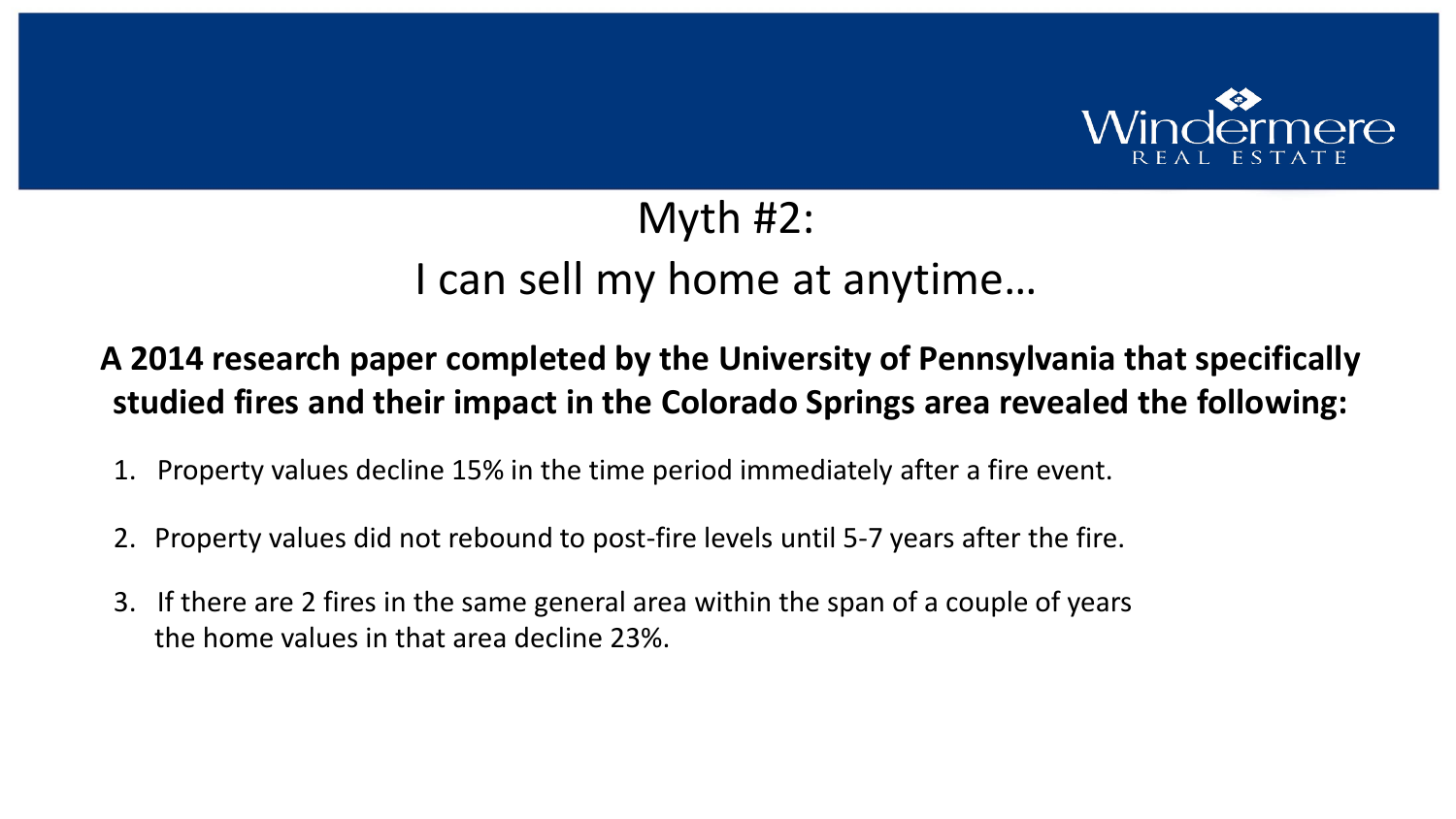

- 4. The key factors in home value decline are:
	- A. Perceived fire danger in the area
	- B. Visible burn scars in the area
	- C. Loss of a scenic view that make forested areas desirable in the first place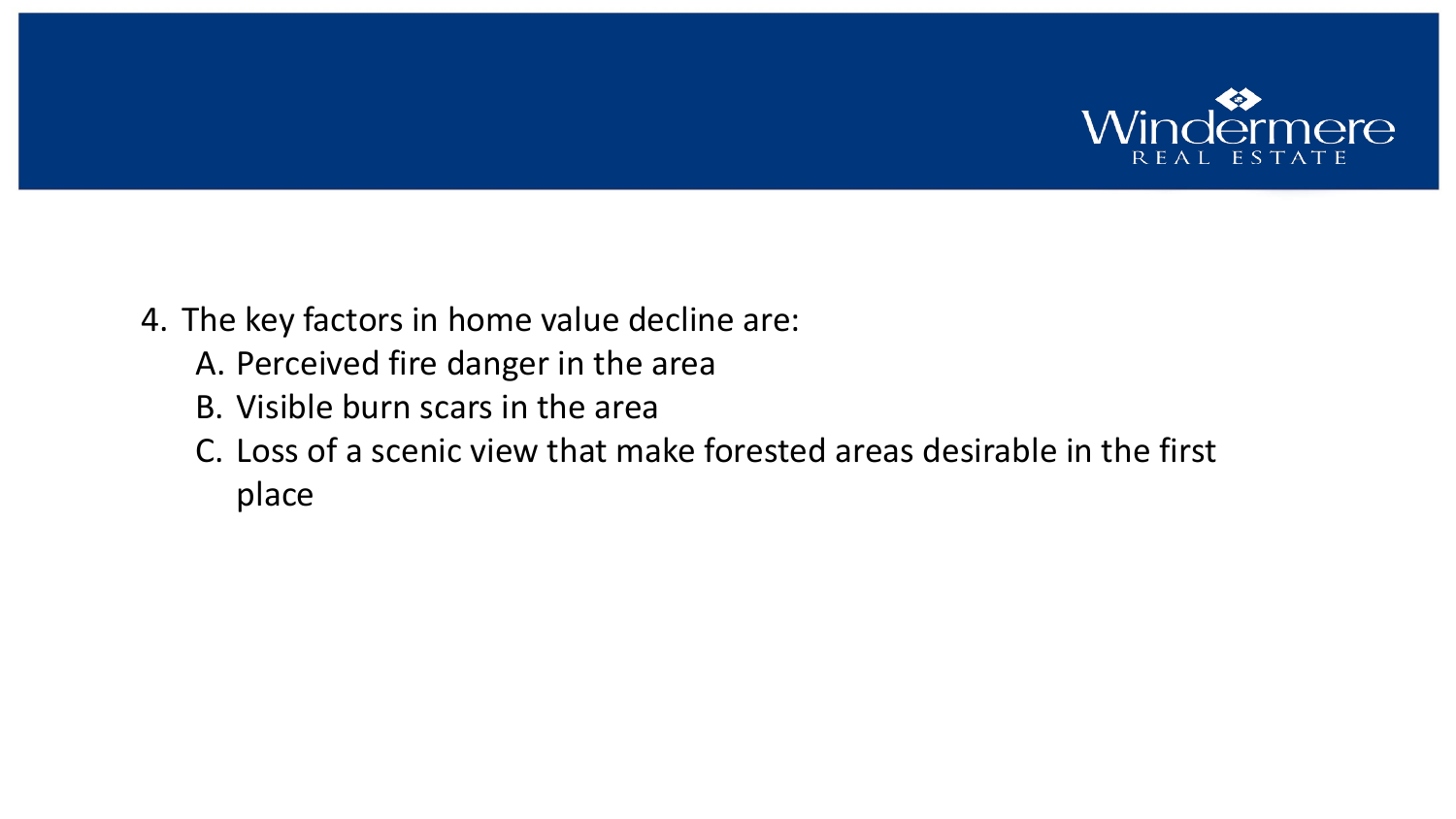

## **Myth #3: The Firefighters will protect my home…**

• If your home is not defensible the Firefighters cannot defend it.